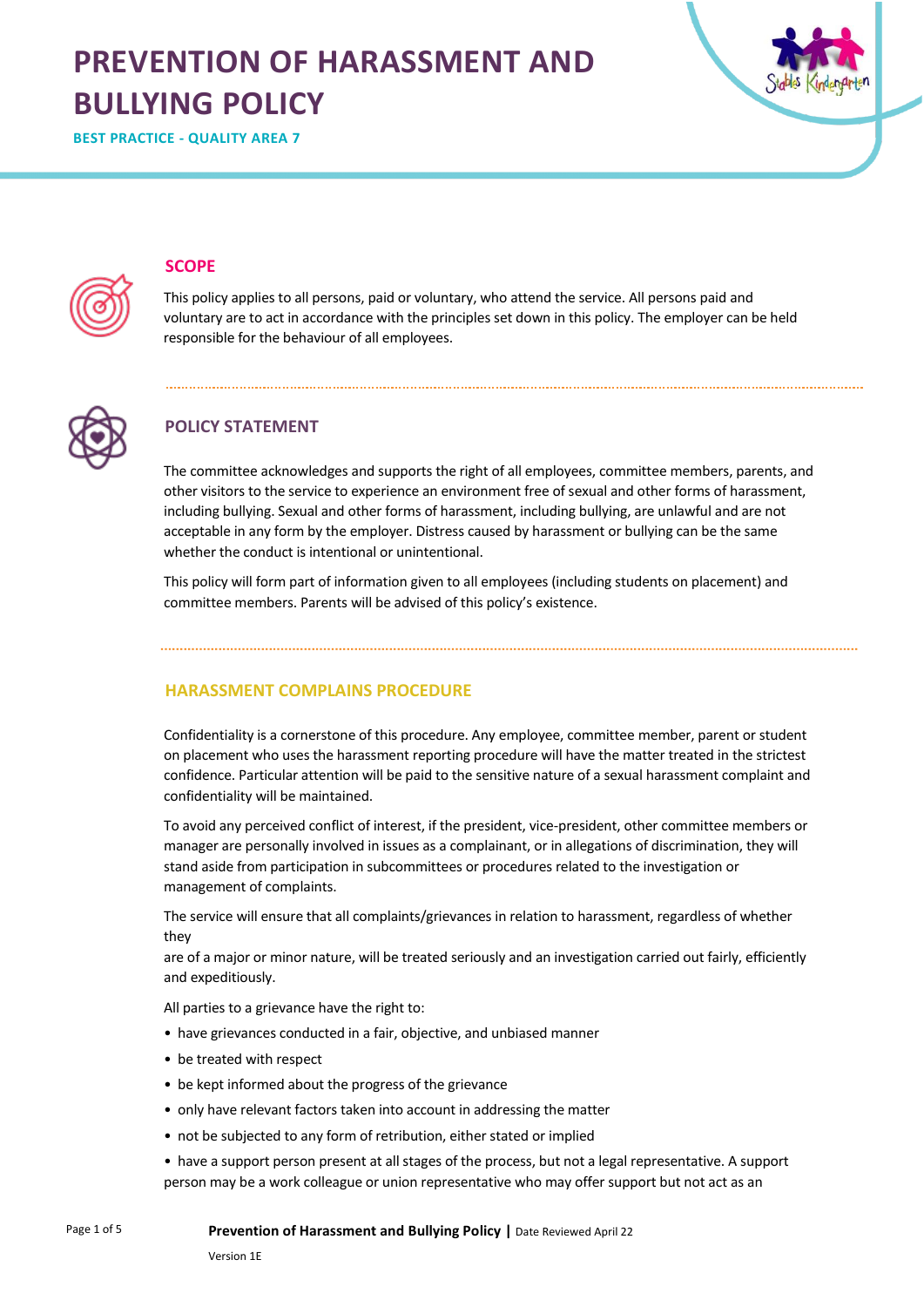#### advocate

• be informed, orally and in writing, of the outcome of the grievance, including reasons.

All parties to the grievance are expected to:

- respect and consider alternative views and opinions
- fully participate in the grievance process.

## **HARASSMENT REPORTING PROCEDURE**

#### **Step 1: Opportunity for resolution**

If an employee is offended or believes he/she is the subject of harassment, the best response is to take firm and positive action. The aggrieved person is encouraged to make the person or persons aware that their actions are unwelcome/offensive/intimidating.

If the behaviour continues or, if the aggrieved person feels he/she is unable to confront the person directly,

the employer (once advised) should go to the manager, president or, in their absence, the vice-president to:

- advise that the nature of the behaviour may constitute harassment
- explore possible strategies for resolving the difficulty without recourse to a formal complaint.

#### **Step 2: Lodgement of complaint**

If the problem is not, or cannot be, rectified by approaching the perpetrator of the alleged inappropriate behaviour, the following steps should be taken:

• The aggrieved person should place a complaint in writing to the employer, marked for the attention of the manager, president or, in their absence, the vice-president. The complaint should set out the nature and details of the matter, as well as any suggestions they have to resolve the complaint.

• Once the complaint has been made, care will be taken not to discriminate against or victimise the complainant or the alleged harasser.

• The manager/president should advise committee members of the receipt of the complaint at the earliest opportunity but no later than the next committee meeting.

#### **Step 3: Consultation about complaint**

The committee should establish a staffing subcommittee (ideally three people, one of whom should be an executive member of the committee) to be elected at the first meeting of the year of the committee. This subcommittee should be given the authority to deal with any formal complaint lodged and to consult with the complainant and respondent and investigate and resolve the complaint as appropriate. It may be necessary to make a recommendation to the committee in order to resolve the matter. If a staffing subcommittee is not in existence, authority is delegated to the manager/president or, in his/her absence, the vice-president, to appoint a minimum of three committee members (one of whom should be an executive member of the committee) to investigate the complaint.

Attempts will be made in all cases to resolve the complaint to the mutual satisfaction of those involved. This should occur as soon as is reasonably practicable.

If the complaint is resolved as a result of formal consultation, the subcommittee (to the extent confidentiality allows) will report to the committee on the outcome of the process.

Attempts will be made to resolve the complaint in consultation with and to the mutual satisfaction of those involved. Depending on the nature and severity of the matter the following action may be undertaken.

The subcommittee will meet with the alleged harasser to formally notify him/her of the written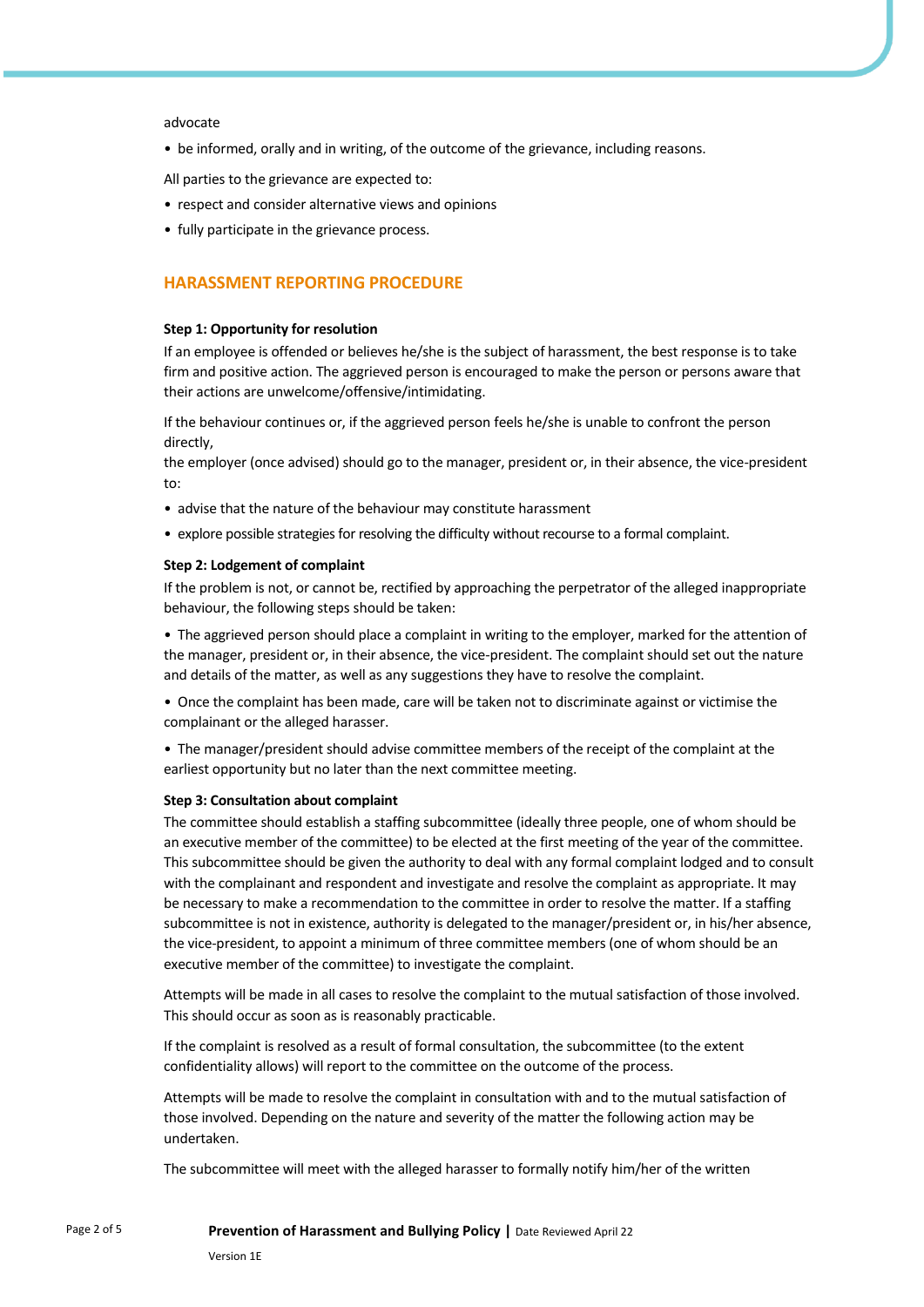### complaint.

This person must be advised of the following:

• The right to have a support person present at all stages of the process, but not a legal representative. A support person may be a work colleague, union representative or friend who can offer support only as he/she is not there to act as an advocate.

- Not to contact the complainant.
- No action will be taken until he/she has had an opportunity to be heard.

• If, after discussions with the alleged harasser, it appears that a simple modification of behaviour on the part of the alleged harasser will, to the satisfaction of the complainant, resolve the complaint, the subcommittee should agree with the complainant that no further action should be taken. If after a period of three months there are no further complaints, the matter will be closed.

• The subcommittee will report back on their actions and findings (within the agreed confidentiality parameters) to the committee on completing their consultation processes.

#### **Step 4: Complaint investigation phase**

If it is not possible to resolve the complaint through discussions with relevant parties within an expeditious time, the subcommittee will conduct a formal investigation into the complaint. This investigation should be completed within five working days of the conclusion of the consultation phase.

All documents related to the complaint will be kept confidential and shall not be produced or made available for inspection, except on instruction from a relevant authority consistent with the service's privacy policy. The subcommittee will report (within the confidential terms of the investigation) back to the committee on completing the investigation.

All documents related to the complaint will be kept confidential and shall not be produced or made available for inspection, except on instruction from a relevant authority in line with the service's privacy policy.

The committee will be kept informed of the progress of the investigation.

During the period of investigation of serious sexual or other harassment, wherever possible the complainant and alleged harasser should not be required to work with each other in the same physical area, if requested by either party. Wherever possible, alternative working arrangements should be made if requested by either party. If this is not possible, the committee will arrange for a third person to be present whose role will be to monitor all contact.

Within the constraints of confidentiality provisions of the investigation the subcommittee will report back to the committee on completing the investigation.

#### **Step 5: Resolution of complaint following investigation**

If, following investigation and resolution, a complaint is found to have foundation, the committee will determine an appropriate action plan that addresses the matters of concern and will take steps to immediately prevent a recurrence of the behaviour. Both parties will be told of the outcome of the investigation, recommendations (if any) and reasons. If the harasser is an employee, the complaint and resolution are to be noted on relevant personnel files.

Where the incident involved an employee and disciplinary action taken was effective, or the action taken with a non-employee was effective, a check should be made at regular intervals to ensure that the behaviour has stopped, and that the solution is working satisfactorily.

Redress or compensation for the complainant may include a private or public written or verbal apology from the harasser.

If, following investigation, the complaint is found to have no foundation, the complainant may be offered counselling. If it is considered that the complaint was made maliciously, action may be taken against the complainant.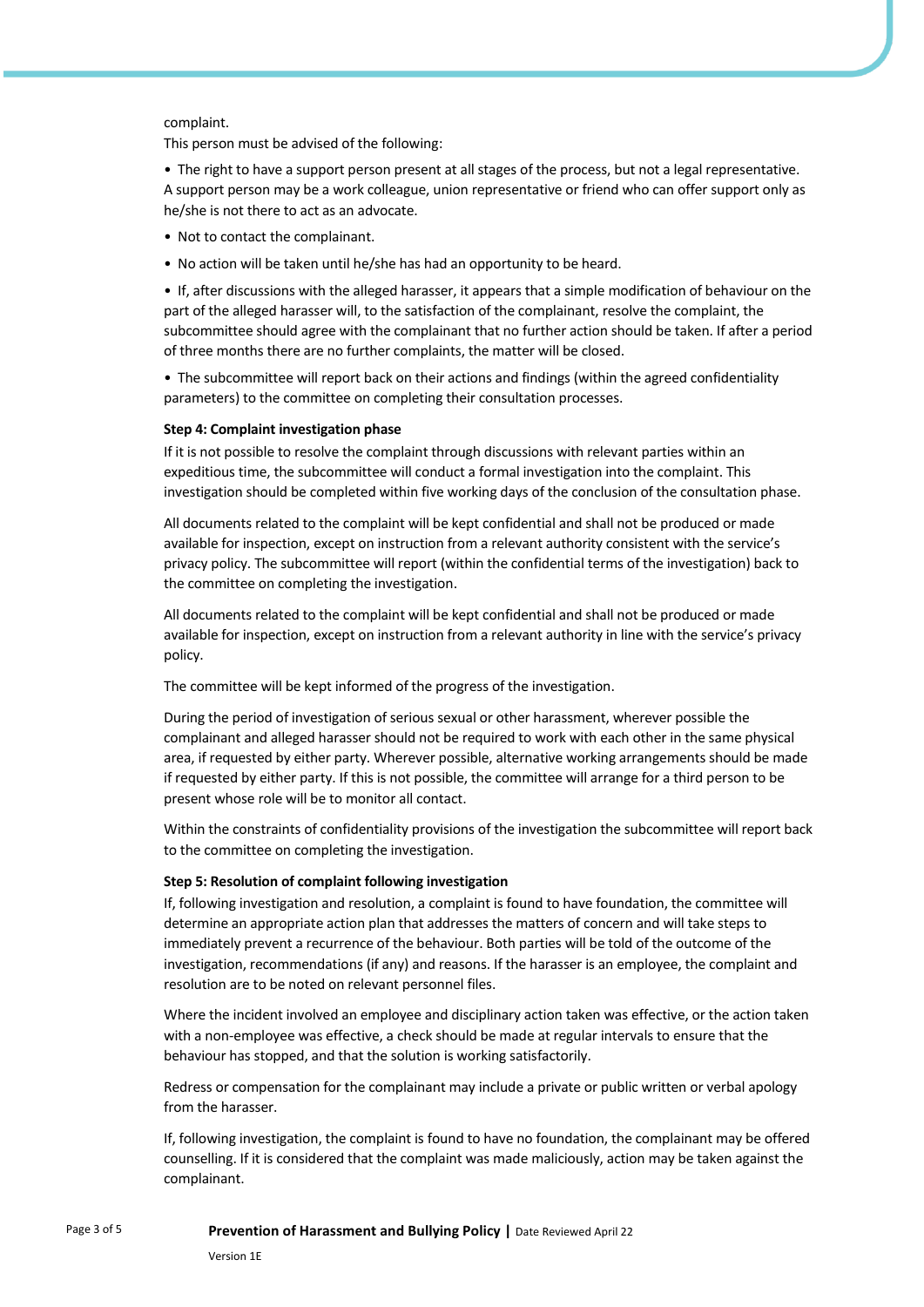# **APPLICATION TO AN EXTERNAL ORGANISATION**

As sexual and disability harassment are breaches of Victorian and Commonwealth legislation, the aggrieved party is entitled to take their complaint at any time to a court of competent jurisdiction (for example The Equal Opportunity Commission (02) 9281 7111 or 1800 134 142) or The Human Rights and Equal Opportunity Commission, (02) 9284 9600 or 1300 656 419).

### **KEY RESPONSIBILITIES**

The committee is responsible for:

- implementing this policy
- ensuring confidentiality is maintained
- authorising change to this policy.

The staffing subcommittee is responsible for:

- responding to and investigating any complaints to the service that are covered by this policy
- seeking assistance and advice from relevant organisations or persons in dealing with the complaint.

Staff are responsible for:

• complying with this policy.

# **BACKGROUND AND LEGISLATION**

#### BACKGROUND

- *Equal Opportunity Act 2010* (Vic)
- *Racial and Religious Tolerance Act 2001* (Vic)
- *Sex Discrimination Act 1984* (Cth)
- *Racial Discrimination Act 1975* (Cth)
- *Disability Discrimination Act 1992* (Cwlth)
- *Human Rights and Equal Opportunity Commission Act 1986* (Cth)
- *Fair Work Act 2009*(Cth)
- *Occupational Health and Safety Act 2004* (Vic)

#### **DEFINITIONS**

**Sexual harassment:** Under the *Sex Discrimination Act 1984* and the *Equal Opportunity Act 2010*, sexual harassment refers to unwanted, unwelcome behaviour of a sexual nature that is offensive, embarrassing, intimidating, or humiliating. Sexual harassment can involve physical contact or suggestive behaviour or comments, propositioning and unnecessary and/or unwelcome familiarity.

**Harassment:** Includes, but is not limited to, unwanted, unwelcome behaviour that is offensive, embarrassing, intimidating, or humiliating.

**Bullying:** Includes systematic/repetitive physical and/or psychological abuse.

**Workplace bullying:** Is repeated, unreasonable behaviour directed towards an employee, or group